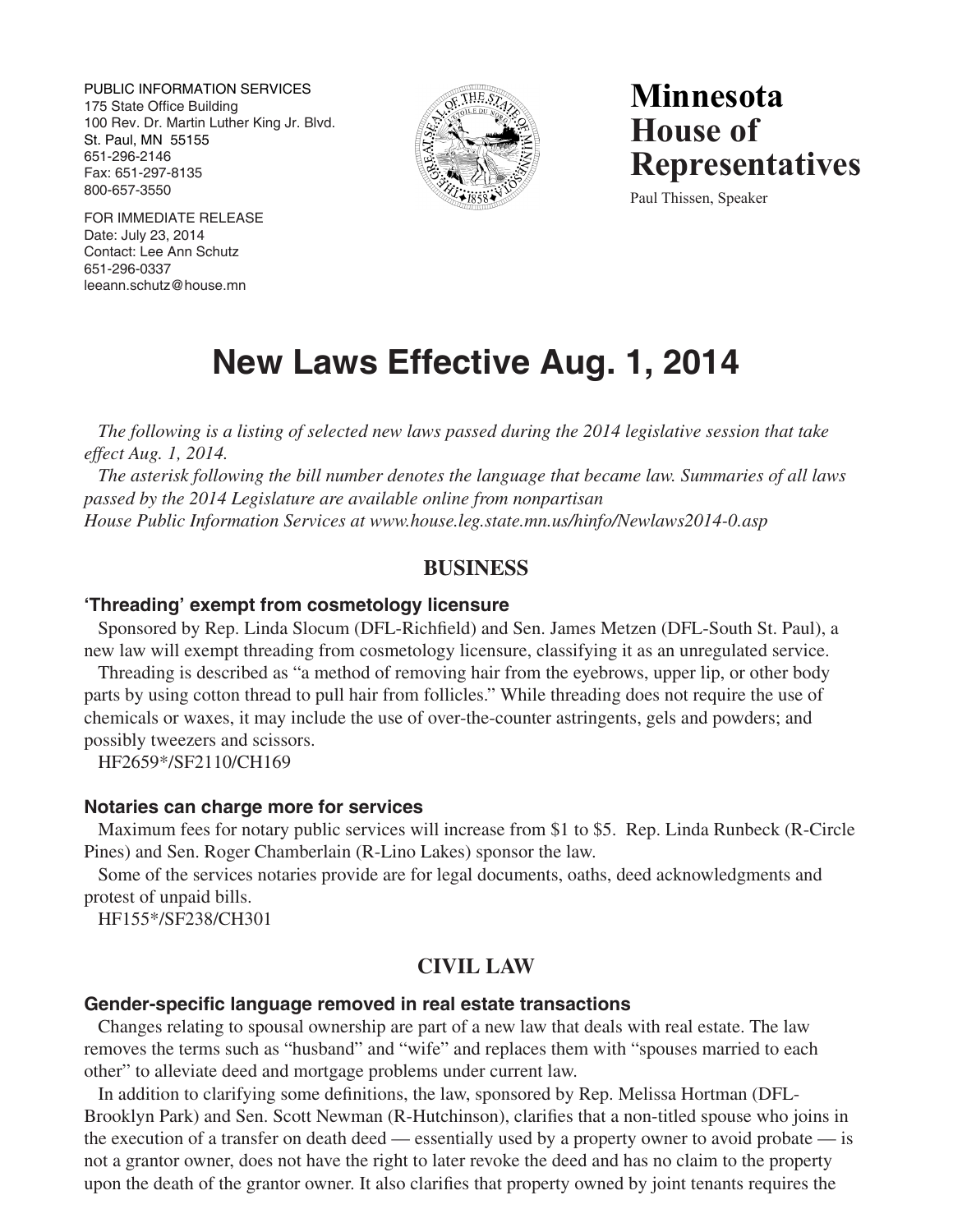deed to be executed by all the owners and their respective spouses, even if the spouses are not record owners, and that revocation of a deed revokes the deed in its entirety.

Language will be removed that holds liable a person who wrongfully records a fraudulent mortgage satisfaction or release. Supporters say the intent is to place liability on the person executing the fraudulent satisfaction or release of a mortgage, not the person recording the document.

HF2188\*/SF2003/CH266

## **Judges given more say over forfeiture actions**

If a spouse commits a crime that involves a vehicle, such as drive-by shooting or controlled substance offense, the vehicle could be forfeited, even if it is owned by another party.

A new forfeiture law addresses what some say is an unfair action toward a person who may not have knowledge of the crime.

Sponsored by Rep. Susan Allen (DFL-Mpls) and Sen. Dave Thompson (R-Lakeville), the law moves the burden of proof for forfeiture action by the judge and lays out criteria for consideration, which includes if:

 • a person is convicted of the criminal offense related to the action for forfeiture; or

 • a person is not charged with a criminal offense related to action for forfeiture based in whole or in part on the person's agreement to provide information regarding the criminal activity of another person.

The law maintains the burden of proving by clear and convincing evidence that the property was used in the underlying offense.

HF1082/ SF874\*/CH201

## **Data breach prompts new protections, penalties**

Several recent high-profile data breaches by public employees, including one by a former Department of Natural Resources employee who inappropriately accessed thousands of driver's license files, spurred a new law that lays out penalties and preventive measures for these actions.

Sponsored by Rep. Mary Liz Holberg (R-Lakeville) and Sen. D. Scott Dibble (DFL-Mpls), the law will:

 • require procedures for ensuring that private data is accessible only to those whose work assignment calls for that access;

 • expand current law to require all government entities, not just state agencies, to notify individuals if a breach of their data has occurred; and

 • establish penalties for employees responsible for the breach.

Once it has been determined that a breach has occurred, a report will be required that, at a minimum, must include:

 • a description of the type of data accessed or acquired;

 • the number of individuals whose data was improperly accessed or acquired;

 • the name of each employee determined to be responsible for the unauthorized access or acquisition; and

 • disciplinary action, if any, taken against each employee involved.

Those whose information has been compromised will receive written notification from the government entity of the breach, and the opportunity to request of copy of the completed report.

HF183\*/SF211/CH284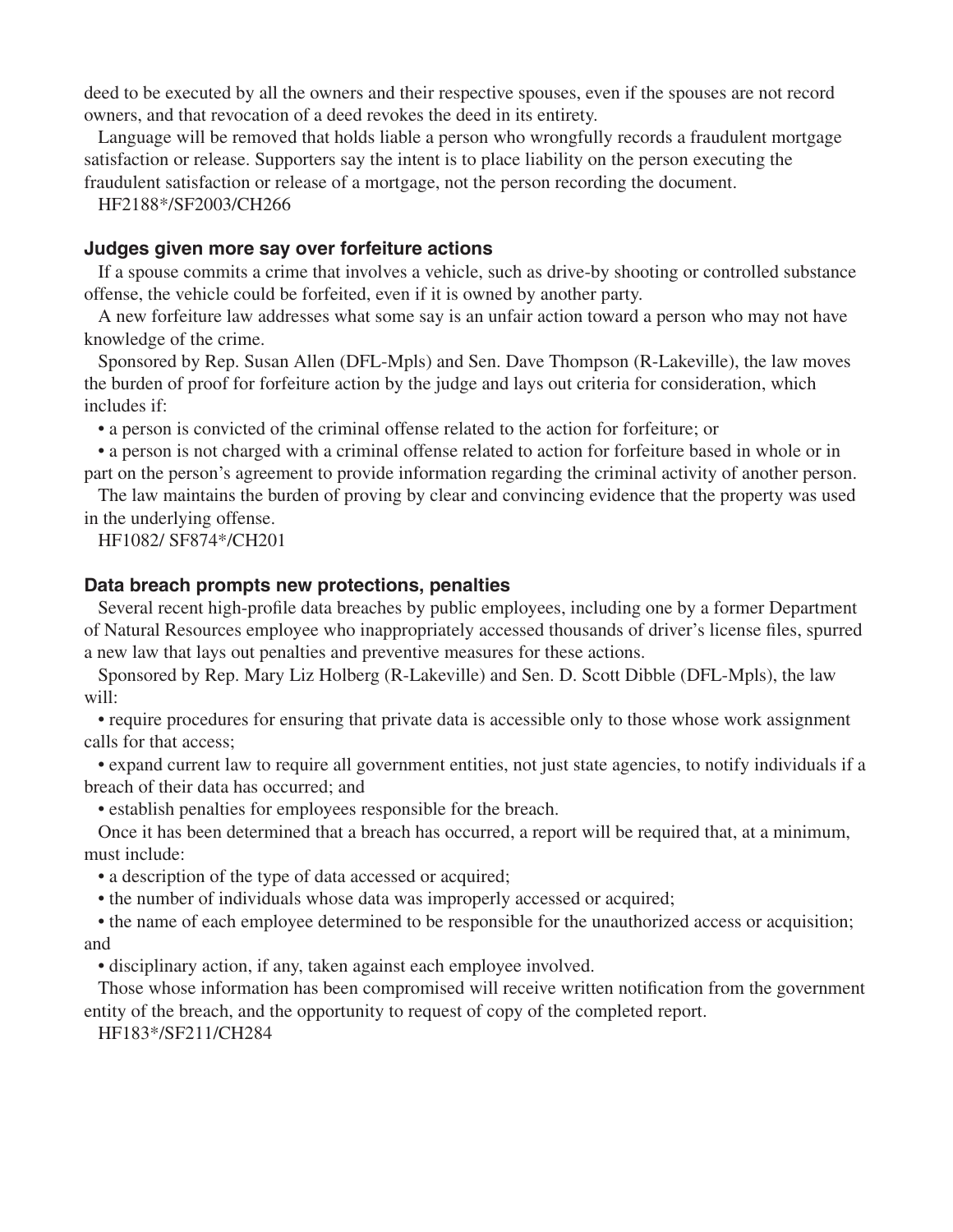# **EMPLOYMENT**

# **Minimum wage increased for the first time in 10 years**

The state's minimum hourly wage begins its climb to \$9.50 by 2016. Under the new law, sponsored by Rep. Ryan Winkler (DFL-Golden Valley) and Sen. Jeff Hayden (DFL-Mpls), the state's minimum hourly wage will increase to \$8 from \$6.15, phasing up to \$9.50 by 2016.

Details of the law include:

 • for businesses with gross annual sales of at least \$500,000, \$8 minimum hourly wage beginning August 2014, \$9 in August 2015 and \$9.50 one year later;

 • for businesses under \$500,000 in gross annual sales, \$6.50 minimum hourly wage beginning August 2014, \$7.25 in August 2015 and \$7.75 one year later;

 • the \$7.75 minimum wage rate would also apply for large businesses in the following circumstances: 90-day training wage for 18 and 19 year olds, all 16 and 17 year olds and employees working under a J1 visa;

 • beginning in 2018, all wages would increase each year on Jan. 1 by inflation measured by the implicit price deflator capped at 2.5 percent; and

 • the indexed increase could be suspended for one year by the commissioner of the Department of Labor and Industry if leading economic indicators indicate the possibility of a substantial downturn in the economy. The suspension could only be implemented after a public hearing and public comment period. In better economic times, the suspended inflationary increase or a lesser amount could be added back into the minimum wage rate in a subsequent year.

The law also includes a provision to allow state employees to use up to 80 hours of vacation donation from a sick leave account after the death of a spouse or dependent child.

HF2091\*/SF1775/CH166

# **ENVIRONMENT**

#### **Products containing toxic chemicals further regulated**

Manufacturers of thermostats that contain mercury will be taking on greater financial responsibility for keeping these products out of the state's waste stream.

Under the new law, previous exemptions to the mercury ban are removed and no mercury-containing products will be allowed into a solid waste or wastewater disposal system, or a solid waste processing or disposal facility. Manufacturers will be held accountable for the costs of collecting and replacing old mercury thermostats. The law also removes exemptions from the ban on mercury thermometers, including mercury thermometers for food research and processing.

The law, sponsored by Rep. Melissa Hortman (DFL-Brooklyn Park) and Sen. John Marty (DFL-Roseville), also bans the retail sale of cleaning products containing the anti-bacterial compound triclosan beginning Jan. 1, 2017.

The ban on triclosan, one of several toxic chemicals regulated in the law, includes products used by consumers for sanitizing or hand-and-body cleansing. The ban will not apply to products that have been specifically approved for consumer use by the U.S. Food and Drug Administration.

HF2542/SF2192\*/CH277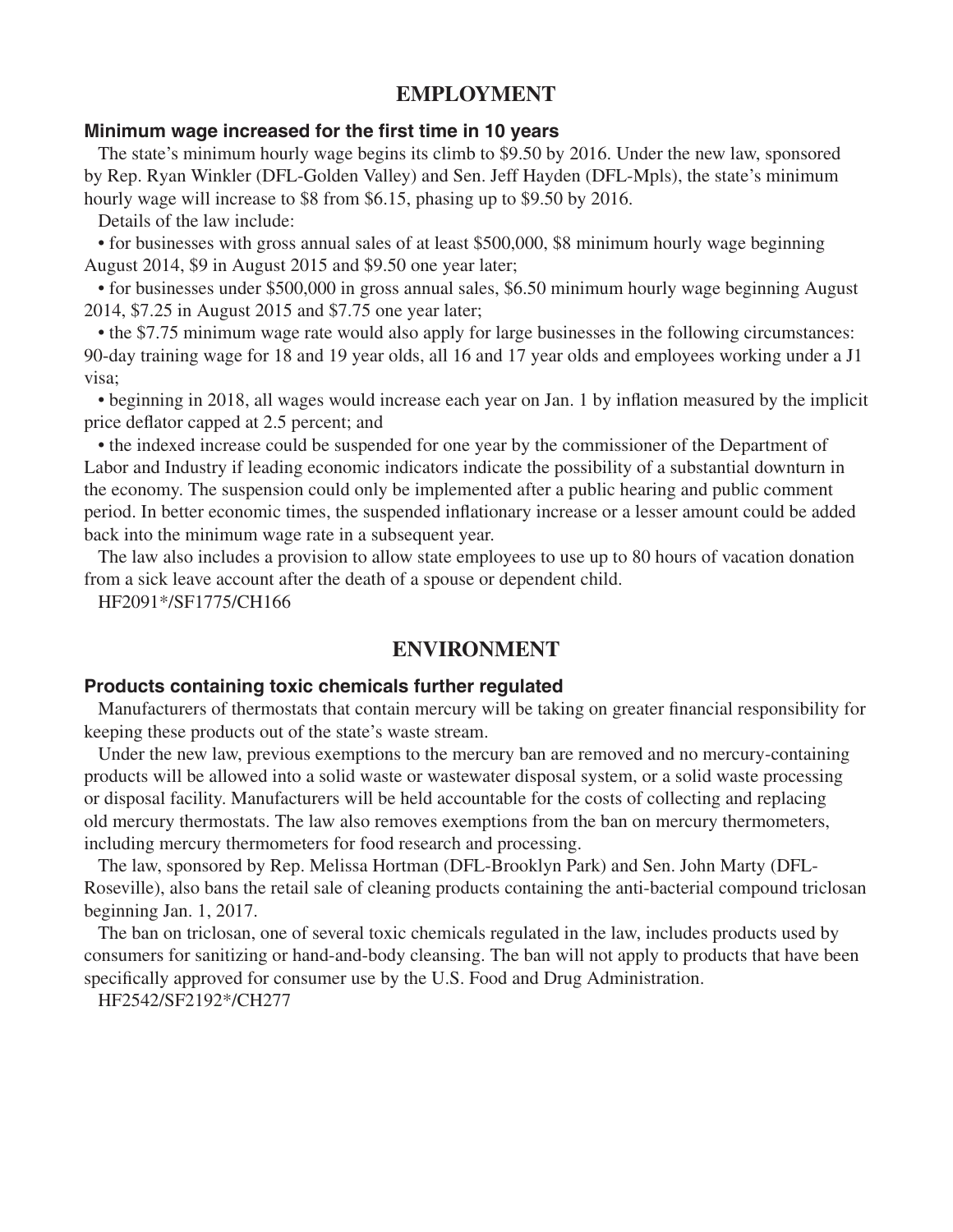# **HIGHER EDUCATION**

## **Reporting measures about students studying abroad increase**

Colleges will be required to report to the secretary of state about instances in which students die or have accidents and illnesses while participating in study abroad programs. The provisions are part of the omnibus supplemental appropriations law sponsored by Rep. Lyndon Carlson Sr. (DFL-Crystal) and Sen. Richard Cohen (DFL-St. Paul).

The law also directs the Office of Higher Education to use its existing funds to assess the "appropriate state regulation" of study abroad programs, with a report due to higher education legislative committees by Feb. 1, 2015.

Another provision in the law allows military veterans to receive the resident tuition rate at Minnesota public higher education institutions. This is effective for academic terms beginning after Aug. 1, 2014.

HF3172\*/SF2785/CH312

# **HUMANITIES**

#### **Cesar Chavez Day in Minnesota set for March 31**

Beginning next year, Minnesota will celebrate Cesar Chavez Day every March 31.

The new law, sponsored by Rep. Carlos Mariani (DFL-St. Paul) and Sen. Patricia Torres Ray (DFL-Mpls), seeks to recognize the contributions Latinos have made to the state and to provide an opportunity for residents to learn about the Latino community. Chavez was a community organizer who worked to improve the working conditions of Latinos throughout the country.

HF1631/SF1509\*/CH159

#### **Two sites receive official historic designation**

The Sibley Historic Site and Mill City Museum are added to the list of the state's historic sites. Washburn Crosby Complex (Mill City Museum) is located in downtown Minneapolis and is a National Historic Landmark. It was built between 1878 and 1880 and for over a century was used to process grain. After lying dormant for several decades, the area is now a hub of revitalization.

The Sibley Historic Site in Mendota holds some of Minnesota's oldest buildings, including the home of the state's first governor, Henry Hastings Sibley.

The law, sponsored by Rep. Mike Freiberg (DFL-Golden Valley) and Sen. Bev Scalze (DFL-Little Canada), also changes Meighen Store to Historic Forestville in the state historic sites law and the name of the State History Center to the Minnesota History Center.

HF2937\*/SF2654/CH174

# **FAMILY**

## **Modifications made to court-ordered parenting time factors**

One of the most contentious issues to resolve during divorce is parenting time. A new law makes changes to factors that could be considered in court-ordered plans.

A significant change will allow for modification of court-ordered parenting time plans over time, based on the child's best interest and their developmental needs.

Other provisions in the law sponsored by Rep. Tim Mahoney (DFL-St. Paul) and Sen. Chris Eaton (DFL-Brooklyn Park) include:

 • no presumption for or against joint physical custody, except when domestic abuse, as defined in the order for protection statute, has occurred between the parents;

 • a provision that when the court is considering awarding either joint legal or joint physical custody, it may not use one of the four factors considered to the exclusion of all the other factors;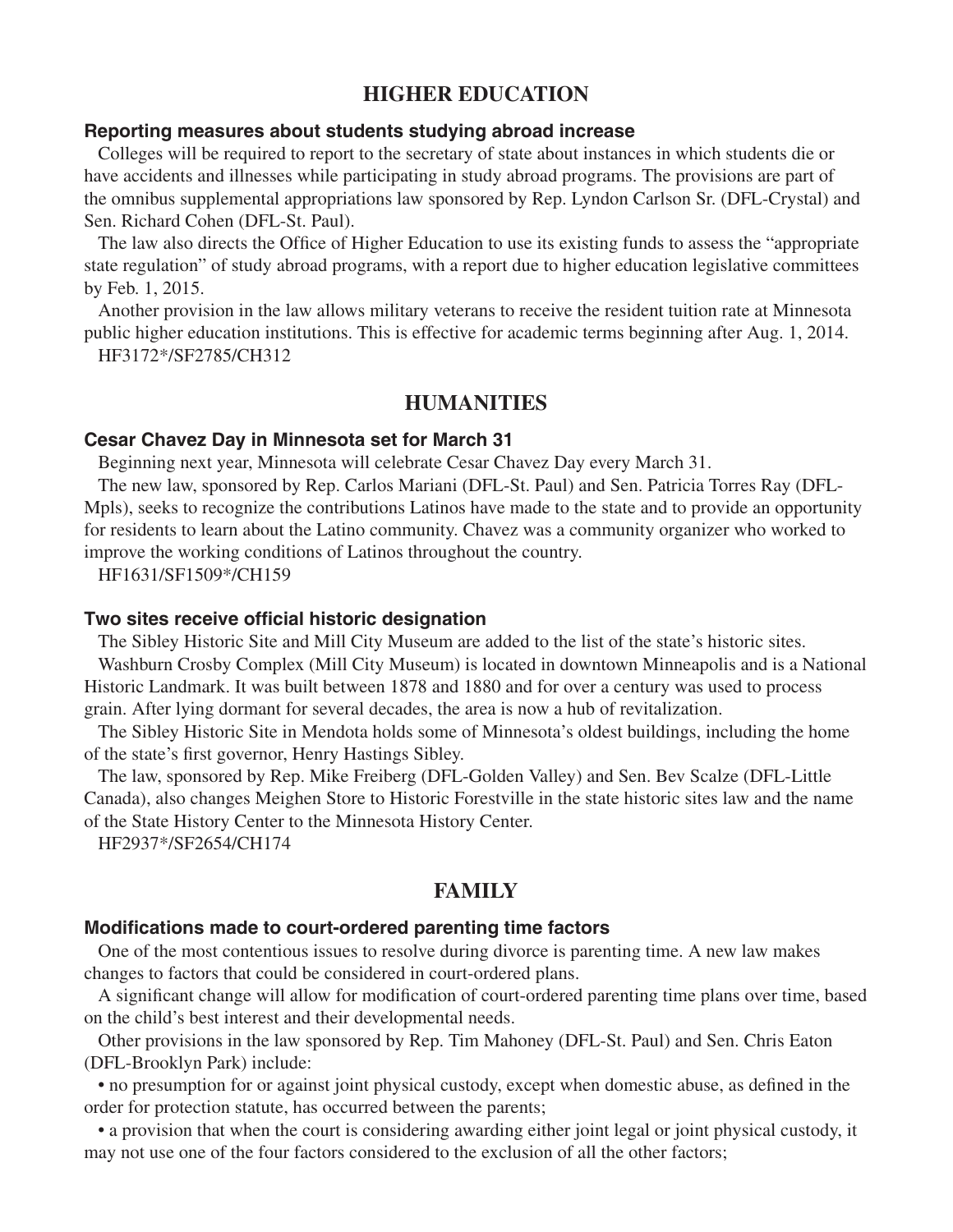that a disagreement over sole or joint custody is not to be considered an inability of parents to cooperate when considering the factors in awarding joint legal or physical custody; and

 • a requirement that the court make detailed factual findings whenever the parties disagree about an award of either sole or joint physical or legal custody.

HF2722\*/SF2732/CH197

# **GAME AND FISH**

#### **Controversial wolf hunt law receives minor changes**

The federal government in 2012 removed the gray wolf in the western Great Lakes area from the endangered species list and the Department of Natural Resources established a wolf hunt. This year's game and fish law has two wolf hunting-related provisions: a person with multiple convictions for unlawfully killing wolves is liable for a civil penalty equal to the restitution value of the wolf and the DNR must compile a list that's updated quarterly on known wolf deaths.

Sponsored by Rep. David Dill (DFL-Crane Lake) and Sen. Matt Schmit (DFL-Red Wing), the new law has other non-wolf related sections that:

 • prohibit snowmobiles on state forest lands, except designated forest roads, during the firearms deer hunting season in areas where rifles are permitted. The law makes an exception for licensed deer hunters before or after legal shooting hours;

 • increase the maximum weight of an all-terrain vehicle that may be classified as a Class 1 all-terrain vehicle;

 • allow a person aged 60 or older to hunt deer, bear, turkey or rough fish with a crossbow during the archery season. Currently, crossbow hunting is only allowed during the regular firearms seasons;

 • direct the DNR to administer a grant program to local recreational trap shooting clubs;

 • allow for a person with permanent disabilities or a disabled veteran to obtain hunting and fishing licenses with a driver's license or Minnesota identification card that provides proof of their disability;

 • prohibit people from hunting with thermal imaging equipment;

 • direct the DNR to amend its rules regarding the minimum size limits for muskie;

 • direct the DNR to study the feasibility of restoring Minnesota's wild quail population; and,

 • allow an organization to conduct raffles in conjunction with wild game or fishing events.

HF2852\*/SF2227/CH290

# **LOCAL GOVERNMENT**

### **Open meeting law changed to reflect digital age**

Sponsored by Rep. Mike Freiberg (DFL-Golden Valley) and Sen. Patricia Torres Ray (DFL-Mpls), a new law allows social media communication between elected officials and the general public.

Also included in the law is a provision that allows state agencies to post scheduled meetings on their websites along with an up-to-date schedule of upcoming meetings. Previously, state agencies were required to post meeting notices in the State Register.

HF2236\*/SF2472/CH274

# **PUBLIC SAFETY**

## **Law targets synthetic drug problem**

The manufacturing and distribution of synthetic drugs continues to remain problematic; however, a new law aims to reduce the chances of these ending up in Minnesota communities.

Sponsored by Rep. Erik Simonson (DFL-Duluth) and Sen. Roger Reinert (DFL-Duluth), the law largely comes from recommendations of the bipartisan House Select Committee on Controlled Substances and Synthetic Drugs that met between the 2013 and 2014 sessions.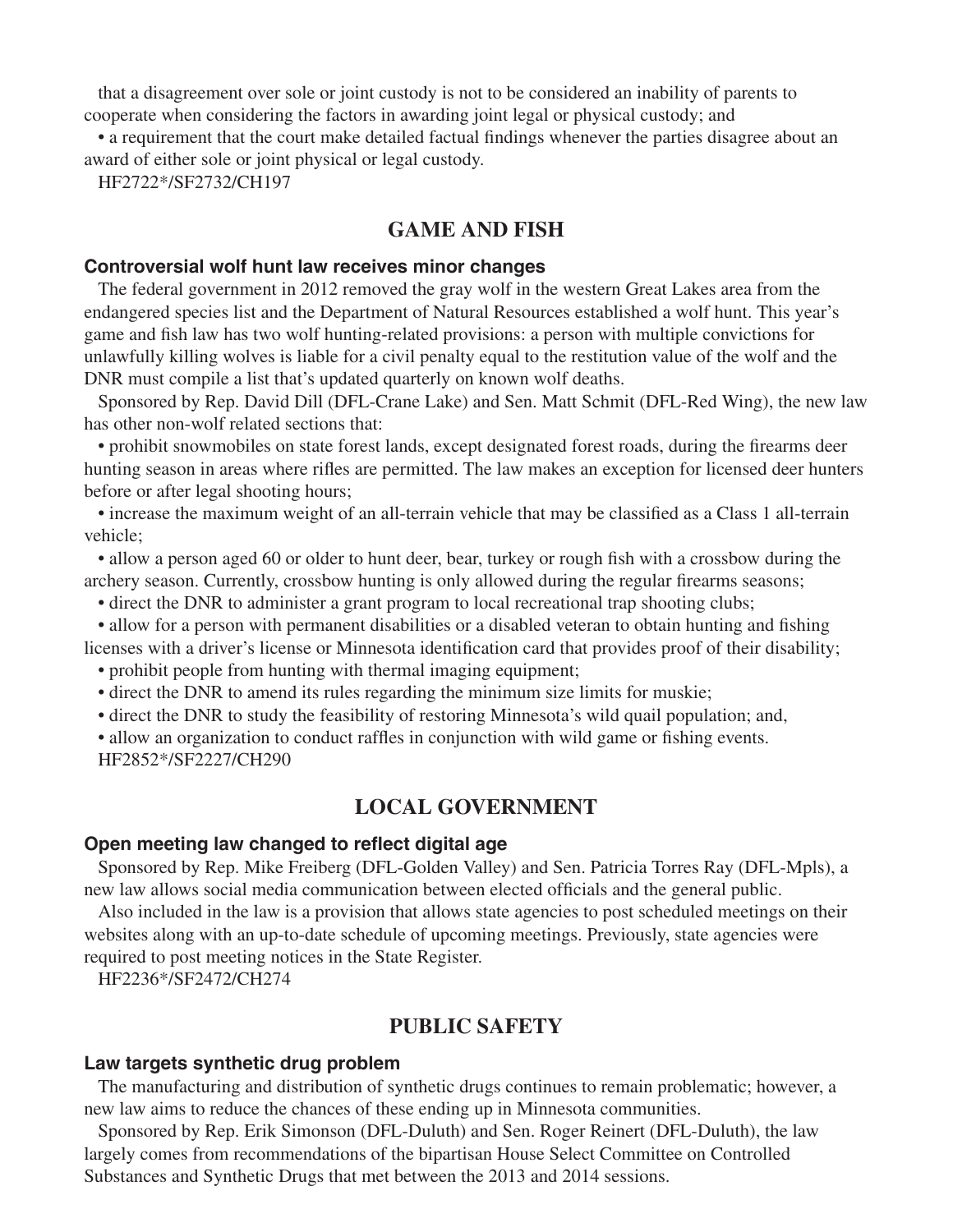The law expands the statutory definition of drug to include "any compound, substance, or derivative which is not approved for human consumption by the United States Food and Drug Administration or specifically permitted for human consumption by Minnesota law," and when introduced to the body induces an effect similar to that of scheduled drugs.

The Board of Pharmacy will be permitted to issue cease and desist orders to businesses selling synthetic drugs that contain a banned substance. An affected business will be entitled to an administrative hearing to fight the order. If no hearing is requested within 30 days of the order, the cease and desist order will become permanent and will remain in effect until modified or vacated by the board.

Sellers of synthetic drugs offering the drug under the false pretense that the substance is legal shall be ordered by a court to pay restitution for the costs and expenses resulting from the sale. This could include emergency response costs and potential long-term care costs for the victim.

HF2446\*/SF2028/CH285

## **False claims protection extended for cops, corrections employees**

Someone who files a false record, such as one not related to a valid lien or security agreement, with intent to retaliate against a judicial or court officer, prosecutor, defense attorney, sheriff and county recorder because of their performance of official duties is guilty of a felony and could receive up to five years imprisonment.

Sponsored by Rep. Tony Cornish (R-Vernon Center) and Sen. Julianne Ortman (R-Chanhassen), a new law adds to the list a police officer or chief of police and a state or local corrections official or employee. HF1585/SF1360\*/CH306

#### **Crime of violence definition expands**

Three crimes will be added to the state's crime of violence statute while others will be removed. Sponsored by Rep. Michael Paymar (DFL-St. Paul) and Sen. Vicki Jensen (DFL-Owatonna), a new law adds felony fifth-degree assault, felony domestic assault and felony domestic assault by strangulation. If convicted of a crime of violence, a person is prohibited for life from legally possessing firearms in the state.

Coming off the list would be theft of a motor vehicle and theft involving property from a burning, abandoned or vacant building or from an area of destruction caused by a civil disaster, riot, bombing or the proximity of battle.

HF263\*/SF1772/CH260

## **Domestic abusers, stalkers prohibited from having a firearm**

Someone who commits domestic violence or stalks another person will lose access to a firearm.

A new law prohibits a person subject to an order for protection in a child or domestic abuse case from possessing weapons for the length of the order under certain circumstances and requires them to surrender their firearms as would someone convicted of a domestic assault or stalking offense if being prohibited from possessing firearms is part of their punishment.

Rep. Dan Schoen (DFL-St. Paul Park) and Sen. Ron Latz (DFL-St. Louis Park) sponsor the legislation. The new law does not allow the government to take guns without due process or a court conviction nor does it allow illegal searches and seizures.

An abusing party will need to transfer possession of their firearms to a law enforcement agency, a federally licensed firearms dealer or a third party within three business days. A person who accepts a transferred firearm from an abusing party or offender will be guilty of a gross misdemeanor if the offender obtains possession of the transferred firearm while prohibited from possessing firearms.

HF3238\*/SF2639/CH213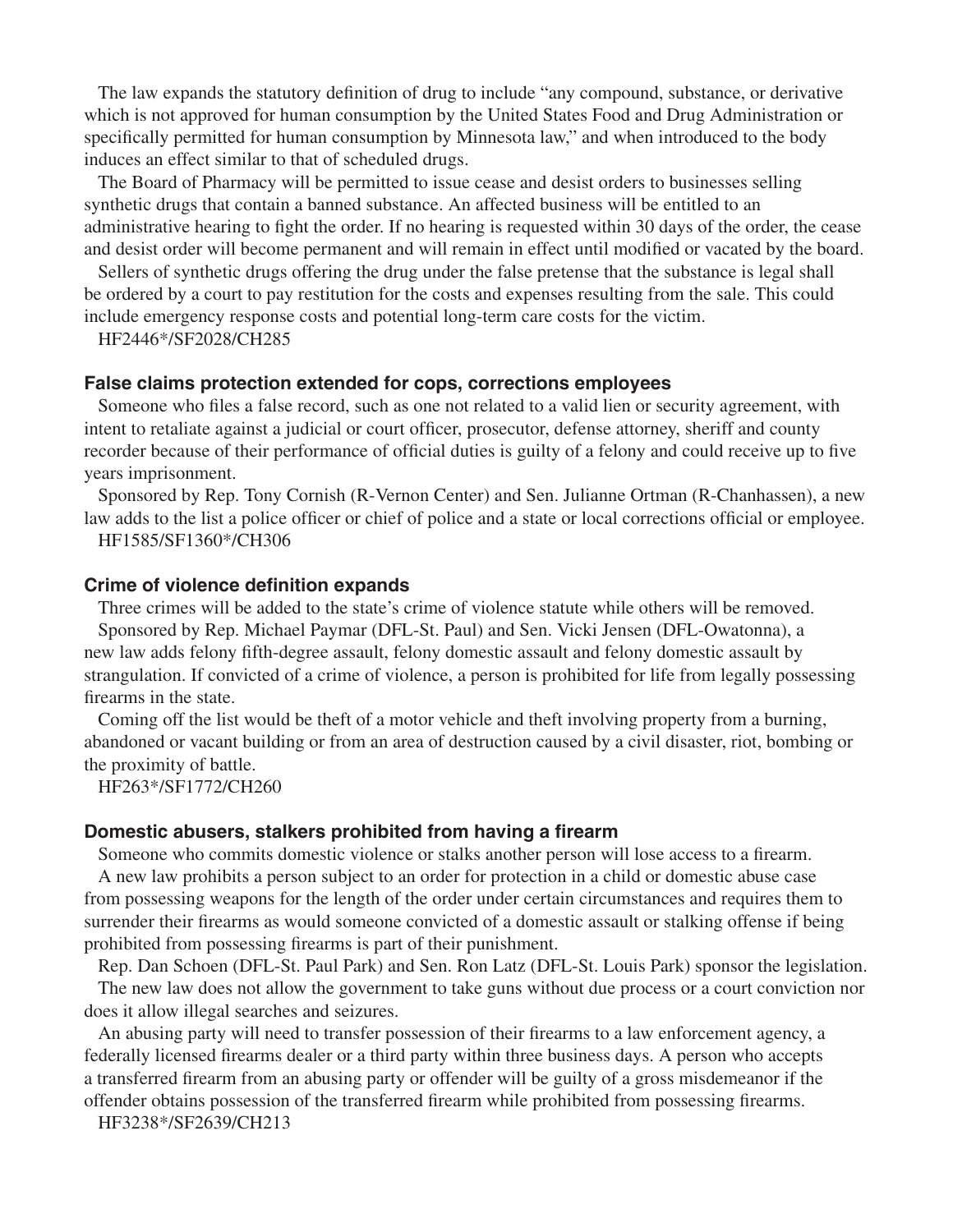# **STATE GOVERNMENT**

# **More than 1,000 provisions eliminated**

Dubbed the "Unsession," Gov. Mark Dayton wanted the Legislature to eliminate redundant, old and outdated rules and laws in an effort to make state government more efficient. Many of the more than 1,000 provisions signed into law during the 2014 session, take effect Aug. 1. Here is a sampling of the laws that are no more, seen their implementation delayed or tweaked to be more workable.

## **Agriculture**

State lawmakers in 2008 passed legislation that required diesel fuel sold in Minnesota to contain at least 20 percent biodiesel, known as "B20," by May 1, 2015. The new law delays the mandate until May 1, 2018. The mandate for B10 and B20, when in effect, will also no longer apply in the month of October. That means the mandate will only apply from April to September. The new law, sponsored by Rep. Jeanne Poppe (DFL-Austin) and Rep. Dan Sparks (DFL-Austin), also creates an exemption for companies that test engines for sale in states that don't have a biodiesel mandate.

In addition, the new law:

 • removes a requirement that the Department of Agriculture create an agricultural product processing and marketing grant program;

 • eliminates inspection and licensing requirements for non-resident frozen food manufacturers;

 • eliminates certain apple and potato grading statutes; and

 • repeals statute requiring the department to develop a list of manure management research and monitoring needs.

HF2746\*/SF2618/CH181

## Local Government

A 1980s-era law that allowed municipalities to contract with private entities for water and wastewater services has been repealed.

Rep. Rick Hansen (DFL-South St. Paul), who sponsors the law with Sen. James Metzen (DFL-South St. Paul), said that municipalities haven't utilized the law. The law allows the Metropolitan Council to continue to use the authority.

HF2622\*/SF2764/CH258

## Public Safety

At one time the Department of Corrections sold farm equipment, and if a farmer who could not make payment on a piece of machinery bought from the department they could have their land taken as a payment. The statute is no longer needed because the department does not sell farm equipment.

Sponsored by Rep. Michael Paymar (DFL-St. Paul) and Sen. Ron Latz (DFL-St. Louis Park), the law also deletes language related to a state correctional facility in Sauk Centre that no longer exists.

Other provisions include:

 • deletion of a reference to the obsolete PREPARE program at the Red Wing juvenile facility;

 • removing obsolete language about a former University of Minnesota program that trained new probation and supervised release officers;

 • removing obsolete language in the Interstate Compact on Juveniles to maintain agreement with other states in the compact;

 • repealing language to the Work and Learn Facilities for Youth, a program that no longer exists;

 • repealing language relating to conservation camps, which the department no longer runs;

 • deleting an obsolete reference to inmates serving on the board of directors or holding executive positions that are subordinate to the correctional staff on prison corporations, industry or educational programs; and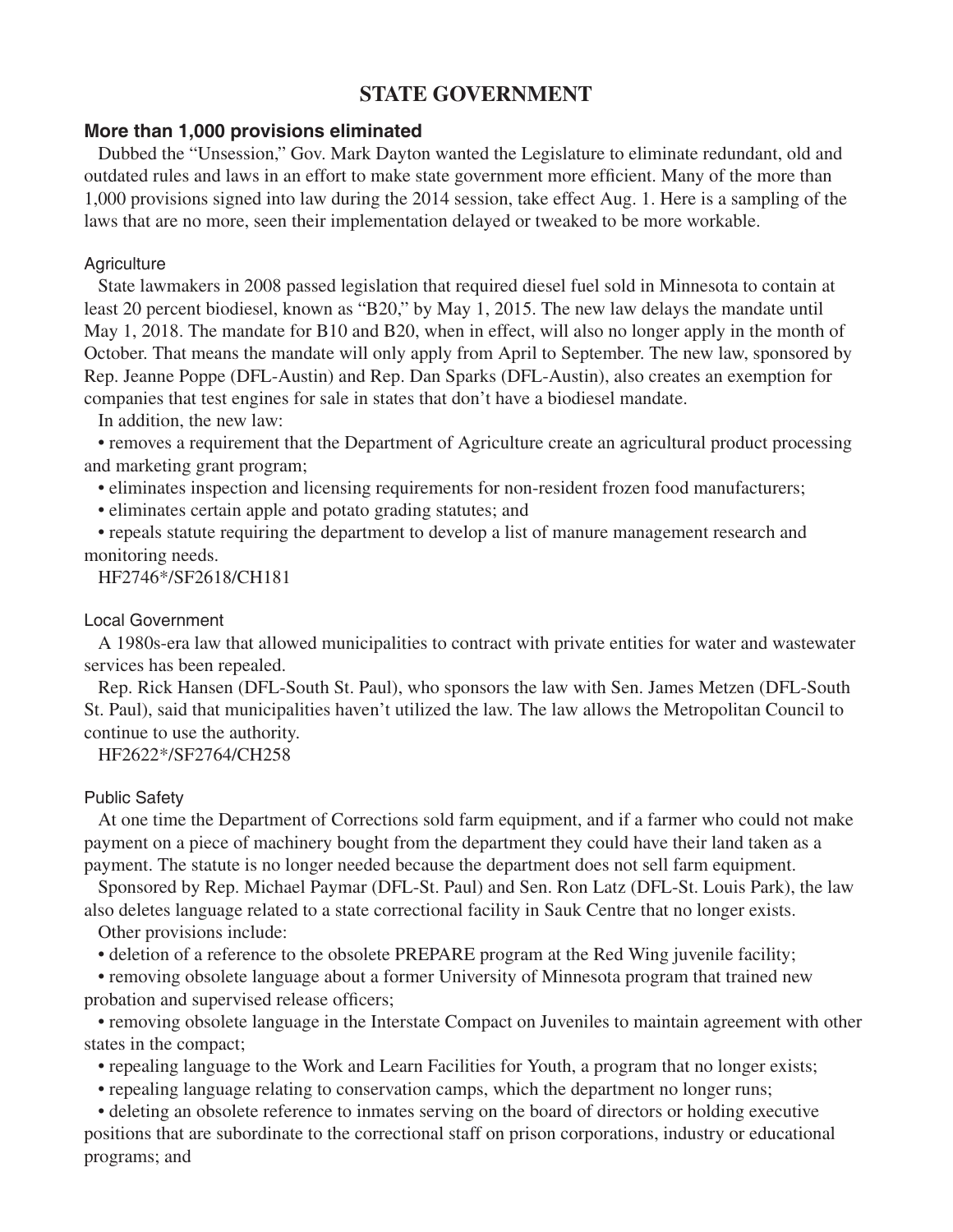• repealing language for the Grants-In-Aid to Counties for Adult Detention Facilities and Programs and Juvenile Detention Services Subsidy Program. The department has not distributed funds to counties for construction of adult or juvenile detention facilities in at least 15 years.

HF2755\*/SF2410/CH218

#### **Transportation**

There was a time when telephone booths were found along highway right-of-ways. These utilities housed a connection for emergency service or a place to make a call and get directions. With the proliferation of cell phones and other technology in our vehicles, phone booths have gone the way of the phone book. A new law repeals authorization for outdoor telephone booths on highway right-of-way.

Sponsored by Rep. Connie Bernardy (DFL-Fridley) and Sen. D. Scott Dibble (DFL-Mpls), the law also:

 • eliminates a report on jobs created or retained for MnDOT state-aid projects under \$5 million;

 • adds passenger rail to a list of types of capital projects exempt from final advisory review by the Senate Finance Committee and House Ways and Means Committee;

 • strikes language allowing funds from the town bridge account to be used to construct a culvert that replaces a deficient bridge;

 • eliminates Department of Transportation authority to acquire lands to be used for driver's license exam stations;

 • removes a mandated report to the House and Senate transportation committees on all projects funded by the American Recovery and Reinvestment Act of 2009;

 • removes references to the now obsolete Star City and County sign program;

 • strikes a requirement that a report on oil pipelines be delivered to the Legislature by Jan. 1, 1979;

 • re-establishes and modifies permissible uses of state grants for local bridges in cities and towns with fewer than 5,000 residents, and removes a cap on the size of the grant;

 • repeals a requirement that state officials receive approval from the secretary of the Army before constructing a bridge over navigable waters; and

 • repeals a section of law declaring it a gross misdemeanor against a railroad officer who employs an engineer who cannot read that is also chargeable against the engineer.

HF3084\*/SF2616/CH227

# **TRANSPORTATION**

## **Motorists involved in a collision required to stop and investigate**

Sponsored by Rep. Paul Rosenthal (DFL-Edina) and Sen. Kevin Dahle (DFL-Northfield), a new law expands a driver's responsibility following a collision by requiring them to stop and investigate what was struck. It also expands what conditions require a motorist to remain at the scene.

Additionally, the term "accident" will be replaced by "collision" in hit-and-run provisions in state statute.

HF1335/SF1246\*/CH186

# **Roads renamed to honor two fallen heroes**

A portion of Highway 8 from Center City through Chisago City will be renamed the "Nicholas Patrick Spehar Memorial Highway," and Minnesota Highway 36 running through North St. Paul will be designated the "Officer Richard Crittenden, Sr., Memorial Highway."

A highly-decorated Navy SEAL, Spehar was killed in a 2011 helicopter crash while serving in Afghanistan, his third deployment. The law, sponsored by Rep. Bob Barrett (R-Lindstrom) and Sen. Sean Nienow (R-Cambridge), specifies that funding for the signage must come from non-state sources.